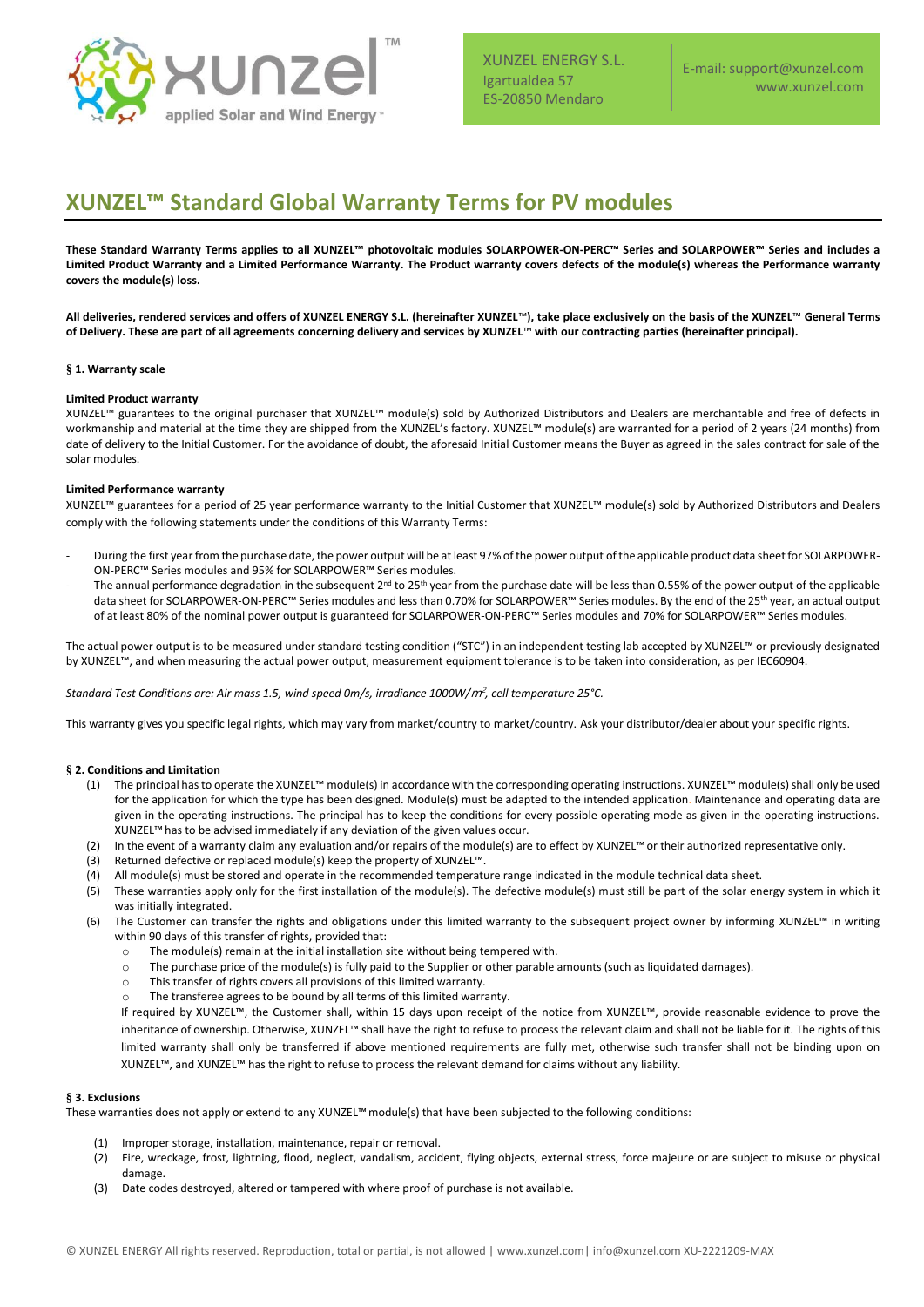

XUNZEL ENERGY S.L. Igartualdea 57 ES-20850 Mendaro

- (4) Shipping damage, improper installation, loose wiring, under-sized cabling, incorrect connections, reverse polarity connections, insufficient space for airflow, rusted or corroded hardware.
- (5) Changes in appearance or normal wear and tear of the module(s) after the installation. A defect does not exist in the case of mere optical in homogeneities of the modules that do not fundamentally influence the technical function of the modules.
- (6) Inappropriate storage conditions as defined by the operating manual instructions (including damage caused by the environment).
- (7) Damage from electrical equipment. Module(s) which have been subject to power supply failure, power surge, etc.
- (8) Module(s) which have been installed on mobile equipment such as vehicles, ships, etc. Module(s) used in offshore systems.
- (9) Module(s) which have been subject to system voltage over the rated maximum system voltage or surge.
- (10) Module(s) which have been installed near extreme heat or in extreme or volatile environmental conditions, causing the module(s) to corrode, oxidize, or to suffer from chemical materials in the environment.
- (11) Use of the product for applications other than which it was designed and intended for by XUNZEL™.
- (12) Module(s) which have been installed horizontally.
- (13) Use of the products in disagreement with local or national safety or technical standards of a country other than the one in which it was originally designed and produced.
- (14) In case of connect products and devices which are not in accordance with the intended application of the product.
- (15) Module(s) which have been used in a way that infringes on the intellectual property rights of XUNZEL™ or any other third party (including but not limited to patent rights, trademark rights, etc.).
- (16) Warranty claims cannot be accepted if the conditions of the warranty certificate have not been fulfilled.

### **§ 4. Warranty regulation**

- (1) The limited product warranty period is two years (24 moths) from delivery to the Initial Customer. The limited performance warranty period is 25 years from delivery to the Initial Customer.
- (2) XUNZEL™guarantees that the shipment at the time of delivery was free of defects which could nullify or seriously impair the value or suitability of the shipment for its usual or agreed upon use.
- (3) The delivered shipment must be checked thoroughly immediately on arrival by the principal or an appointed third party. The delivery will be considered to be approved if XUNZEL™ has not received a notice of defects, within seven working days, regarding obviously defective goods or other defects that were verified during an immediate and careful inspection of the goods, or within seven working days after the moment that during normal usage the defect should have been discovered, all such defects have to be notified to XUNZEL™ in written form. At request of XUNZEL™ the defective item is to be sent carriage free back to XUNZEL™.
- (4) Freight charges for replacement product shipped from the factory and/or Distributor, Dealer or Installer's location are not covered under XUNZEL™ manufacturer warranty. Any costs for transportation, duties and/or taxes, installation/removal, recharging, system tests, loss of time or use of equipment, service calls or rentals will not be covered by XUNZEL™.
- (5) In the absence of proof to the contrary, it shall be presumed that any lack of conformity becomes apparent within 6 months after delivery of the product. After 6 months, any defect is presumed to be due to misuse, and it is therefore up to the principal to provide proof claiming the application of the warranty.
- (6) The warranty will be inapplicable if the principal or any other third party commissioned by the principal, without the permission of XUNZEL™, has modified the goods in such a manner that the rectification of defects has become impossible or reasonably difficult. In all cases the added costs for repairing goods that have been modified are to be carried by the principal. XUNZEL™ is not liable for damages caused by wear and tear, incorrect use or inappropriate use, storage or overuse.
- (7) In isolated cases were in agreement with the principal XUNZEL™ has agreed to deliver used goods this is done with exclusion of warranty.

#### **§ 5. Warranty claims procedure**

In any case, any and all warranty claims shall be submitted to XUNZEL™ or its Authorized Distributors and Dealers in writing or by mail within the corresponding warranty period. The customer shall provide necessary evidence documents for its claim. If the customer believes that the Solar Module does not meet the requirements of the Limited Warranty, the customer should notify to XUNZEL™ in writing or submit the notice via email to XUNZEL™ within 30 days after the claim is identified. The notice should include the following information: (a) the claimant; (b) a detailed description of the claim; (c) supporting materials, including photos or data; (d) serial number of affected module; (e) evidence for purchase of the affected module; (f) model of the affected module; (g) project location; (h) other supplementary information required by XUNZEL™.

In the event the Customer fails to notify XUNZEL™ and provide the relevant information of (a)-(h) as described above within the time required by XUNZEL™, XUNZEL™ is entitled to refuse to process the relevant claim demand without any liability until the Customer has provided the relevant information as required by XUNZEL™.

XUNZEL™ will review and evaluate alleged claims after receipt of the claim and full information as stipulated herein. If XUNZEL™ at its sole discretion considers it necessary, XUNZEL™ can request the module be shipped back to XUNZEL's factory for testing, in which case, XUNZEL™ will provide the customer with a Return Merchandise Authorization ("RMA"). In the absence of such RMA, any returned module will not be accepted by XUNZEL™. In the event the Customer returns the Solar Modules without written agreement of XUNZEL™, the risks (including but not limited to damage and loss of the Solar Modules) and expenses related to the Solar Modules shall be borne by the Customer.

XUNZEL™ is entitled to decide whether to send a representative to investigate the alleged claims on site. In the event that XUNZEL™ decides to send a representative to the product installation site for verification, the customer shall actively cooperate for such investigation. If the customer refuses XUNZEL™ to enter the site for investigation without a proper and appropriate reason, XUNZEL™ has the right to extend the claim process until necessary evidence is provided; if the customer requires the concerned modules to be sent to an independent third-party testing agency for test (the lab must be approved by both parties), the customer will pay for the reasonable costs incurred by such test in advance. If the test results from the third-party testing agency determines that the existence of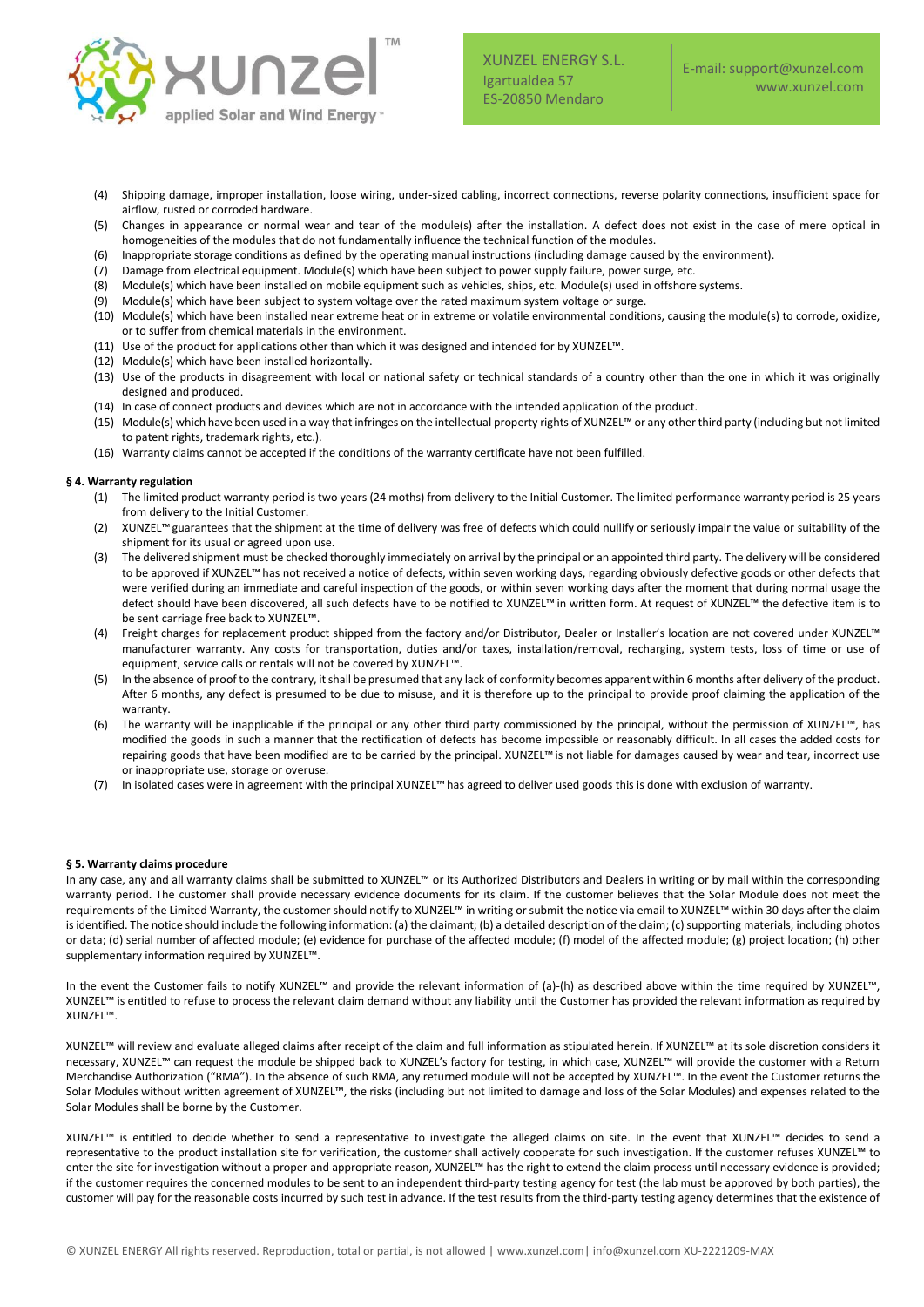

a module failure and the cause of such failure lies with XUNZEL™, then the reasonable and direct and documented costs incurred due to such test can be passed on to XUNZEL™, including shipping freight, transportation insurance, and laboratory testing costs, etc.

### **§ 6. Remedies of Claims**

In the event that the customer claims that the module(s) fails to meet the Limited Warranty and XUNZEL™ confirms the cause for such defect lies on the product material or workmanship, XUNZEL™ shall, at its sole discretion, either:

1) Repair the defective solar modules. In such case, XUNZEL™ shall prepare the repair project plan and carry out the repair project for the affected modules; or 2) Replace the defective modules or provide additional module(s) to make up for the output gap between the guaranteed output and the actual power output of the defective module(s); or

3) Refund the residual value of the defective modules or refund the value equivalent of the output gap between the guaranteed power output and the actual power output of the defective module(s).

*Residual value = Current market price (price-per-watt) x Nominal power x Left-over service life/ 25 Value Equivalent of Output Gap = Current market price (price-per-watt) x (Guaranteed power output – Actual power output)*

This warranty does not apply in the event of misused or abuse of the (non-authorized) repairs or alterations.

### **§ 7. General Claims**

To address issues with a product covered by warranty, contact the Distributor, Dealer or Installer from which the module(s) was purchased to verify the product condition/defect. Alternatively, contact XUNZEL™ Customer Service or Technical Support directly for instruction on how to proceed with a warranty claim and/or assistance with troubleshooting.

To claim a manufacturing warranty, a XUNZEL™Product Test Sheet & Warranty Claim Form must be completed, noting the module(s) model and manufacture date code, accompanied by a copy of the proof of purchase showing the date of purchase and/or installation date. For performance warranty cases, a dated test report must be submitted as proof that the minimum rated output has not been reached. Service/maintenance records may also be requested.

In case of a claim XUNZEL™ has to be contacted in writing form at the following address:

**XUNZEL ENERGY S.L. Igartualdea 67, ES-20850 Mendaro (Spain) Tel.: +34 943 531 681 E-mail: support@xunzel.com www.xunzel.com**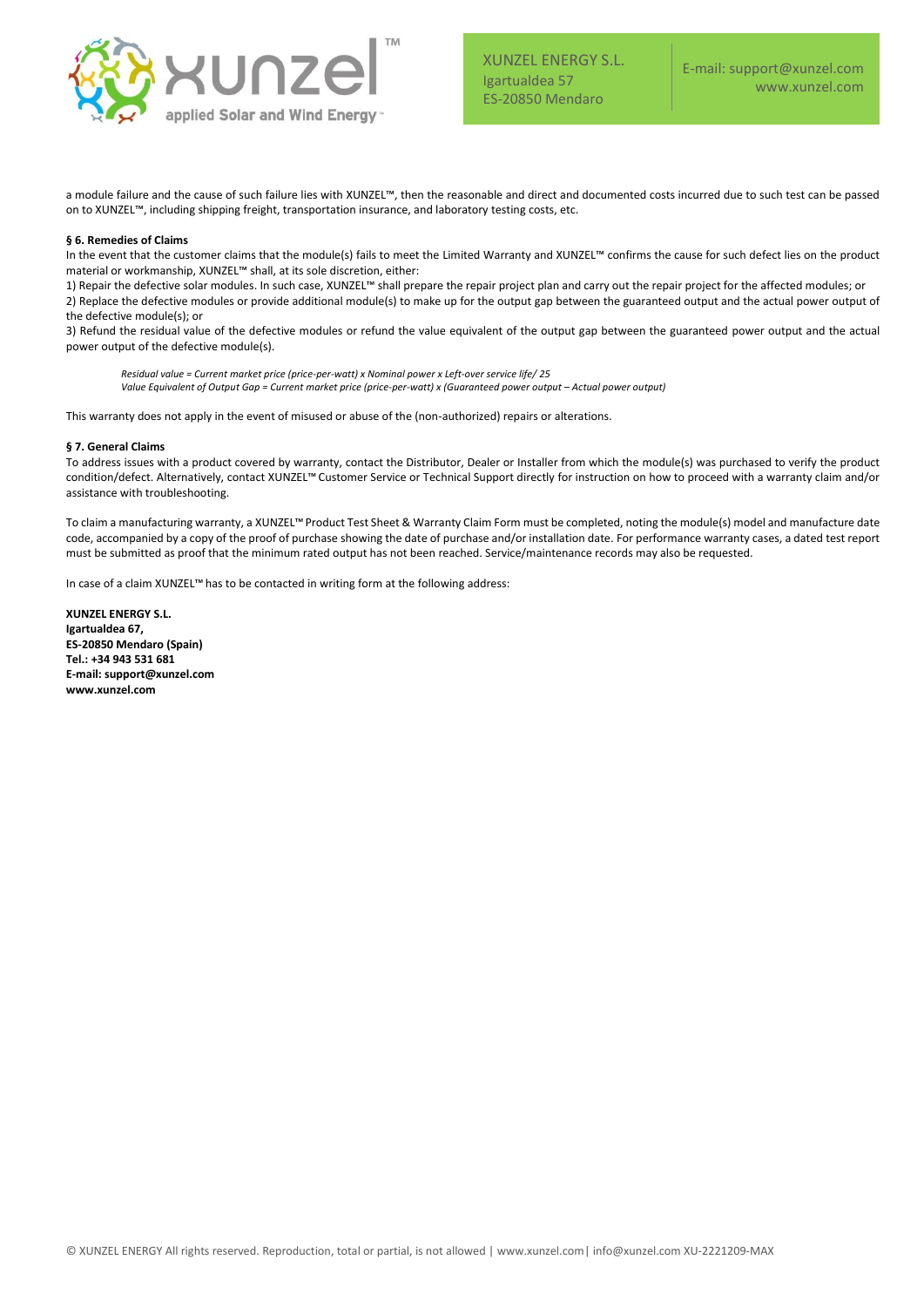

XUNZEL ENERGY S.L. Igartualdea 57 ES-20850 Mendaro

## **XUNZEL™ Política de Garantía Global Estándar para Módulos Fotovoltaicos**

**Estas Condiciones de Garantía Estándar se aplican a todos los módulos fotovoltaicos XUNZEL™ SOLARPOWER-ON-PERC™ Series y SOLARPOWER™ Series e incluyen una Garantía Limitada de Producto y una Garantía Limitada de Rendimiento. La garantía del producto cubre los defectos del módulo, mientras que la garantía de rendimiento cubre la pérdida de potencia del módulo.** 

**Todas las entregas, prestaciones de servicios y ofertas de XUNZEL ENERGY S.L. (en adelante XUNZEL™), tienen lugar exclusivamente en base a las Condiciones Generales de Entrega de XUNZEL™. Éstas forman parte de todos los acuerdos relativos a la entrega y los servicios de XUNZEL™ con nuestras partes contratantes (en adelante, el Cliente).**

### **§ 1. Alcance de la garantía**

### **Garantía limitada del producto**

XUNZEL™ garantiza al comprador original que los módulos XUNZEL™ vendidos por los Distribuidores y Concesionarios Autorizados son comercializables y están libres de defectos de mano de obra y material en el momento en que se envían desde la fábrica de XUNZEL™. Los módulos XUNZEL™ están en garantía durante un período de 2 años a partir de la fecha de entrega al cliente inicial. Para evitar dudas, el mencionado Cliente Inicial es el Comprador, tal y como se acordó en el contrato de venta de los módulos solares.

### **Garantía limitada de rendimiento**

XUNZEL™ garantiza por un periodo de 25 años de garantía de funcionamiento al Cliente Inicial que los módulos XUNZEL™ vendidos por los Distribuidores y Concesionarios Autorizados cumplen con las siguientes declaraciones bajo las condiciones de estos Términos de Garantía:

- Durante el primer año a partir de la fecha de compra, la potencia será como mínimo el 97% de la potencia de la ficha técnica del producto aplicable para los módulos SOLARPOWER-ON-PERC™ Series y el 95% para los módulos SOLARPOWER™ Series.
- La degradación del rendimiento anual en los siguientes 2 a 25 años desde la fecha de compra será inferior al 0,55% de la potencia de salida de la hoja de datos aplicable para los módulos SOLARPOWER-ON-PERC™ Series e inferior al 0,70% para los módulos SOLARPOWER™ Series. Al final del 25º año, se garantiza una potencia real de al menos el 80% de la potencia nominal para los módulos SOLARPOWER-ON-PERC™ Series y el 70% para los módulos SOLARPOWER™ Series.

La potencia de salida real debe medirse en condiciones estándar de medida ("STC") en un laboratorio de pruebas independiente aceptado por XUNZEL™ o previamente designado por XUNZEL™, y al medir la potencia de salida real, se debe tener en cuenta la tolerancia del equipo de medición, según la norma IEC60904.

*Las condiciones estándar de medida (STC) son: masa de aire 1,5, velocidad del aire 0m/s, irradiancia 1000W/*m<sup>2</sup> *, temperatura de la célula 25°C.*

Esta garantía le otorga derechos legales específicos, que pueden variar de un mercado/país a otro. Pregunte a su distribuidor/vendedor sobre sus derechos específicos.

### **§ 2. Condiciones y Limitaciones**

- (7) El cliente debe utilizar el/los módulo (s) XUNZEL™ de acuerdo con las instrucciones de uso correspondientes. Los módulos XUNZEL™ sólo se utilizarán para la aplicación para la que se han diseñado. Los módulos deben adaptarse a la aplicación prevista. Los datos de mantenimiento y funcionamiento figuran en las instrucciones de uso. El cliente tiene que mantener las condiciones para cada modo de funcionamiento posible como se indica en las instrucciones de funcionamiento. XUNZEL™ tiene que ser avisado inmediatamente si se produce cualquier desviación de los valores dados.
- (8) En el caso de una reclamación de garantía, cualquier evaluación y/o reparación del (de los) módulo(s) debe ser efectuada únicamente por XUNZEL™ o su representante autorizado.
- (9) Los módulos defectuosos o sustituidos que hayan sido devueltas pasan a ser propiedad de XUNZEL™.
- (10) Todos los módulos deben almacenarse y operar en el rango de temperatura recomendado que se indica en la ficha técnica del producto.
- (11) Estas garantías se aplican únicamente a la primera instalación del módulo o módulos. El módulo o módulos defectuosos deben seguir formando parte del sistema de energía solar en el que se integraron inicialmente.
- (12) El cliente puede transferir los derechos y obligaciones de esta garantía limitada al subsiguiente propietario del proyecto informando a XUNZEL™ por escrito antes de 90 días desde esta transferencia de derechos, siempre que:
	- Los módulos permanezcan en el lugar de instalación inicial sin ser atemperados.
	- o El precio de compra del/de los módulo(s) se haya abonado íntegramente al Proveedor u otros importes parables (como la indemnización por daños y perjuicios).
	- o Esta transferencia de derechos cubra todas las disposiciones de esta garantía limitada.
	- o El cesionario se compromete a respetar todos los términos de esta garantía limitada.

Si XUNZEL™ lo requiere, el cliente deberá, en el plazo de 15 días desde la recepción de la notificación de XUNZEL™, aportar pruebas razonables que demuestren la sucesión de la propiedad. En caso contrario, XUNZEL™ tendrá derecho a rechazar la tramitación de la correspondiente reclamación y no será responsable de la misma. Los derechos de esta garantía limitada sólo se transferirán si se cumplen plenamente los requisitos mencionados anteriormente; de lo contrario, dicha transferencia no será vinculante para XUNZEL™, y XUNZEL™ tendrá derecho a negarse a tramitar la correspondiente demanda de reclamaciones sin ninguna responsabilidad.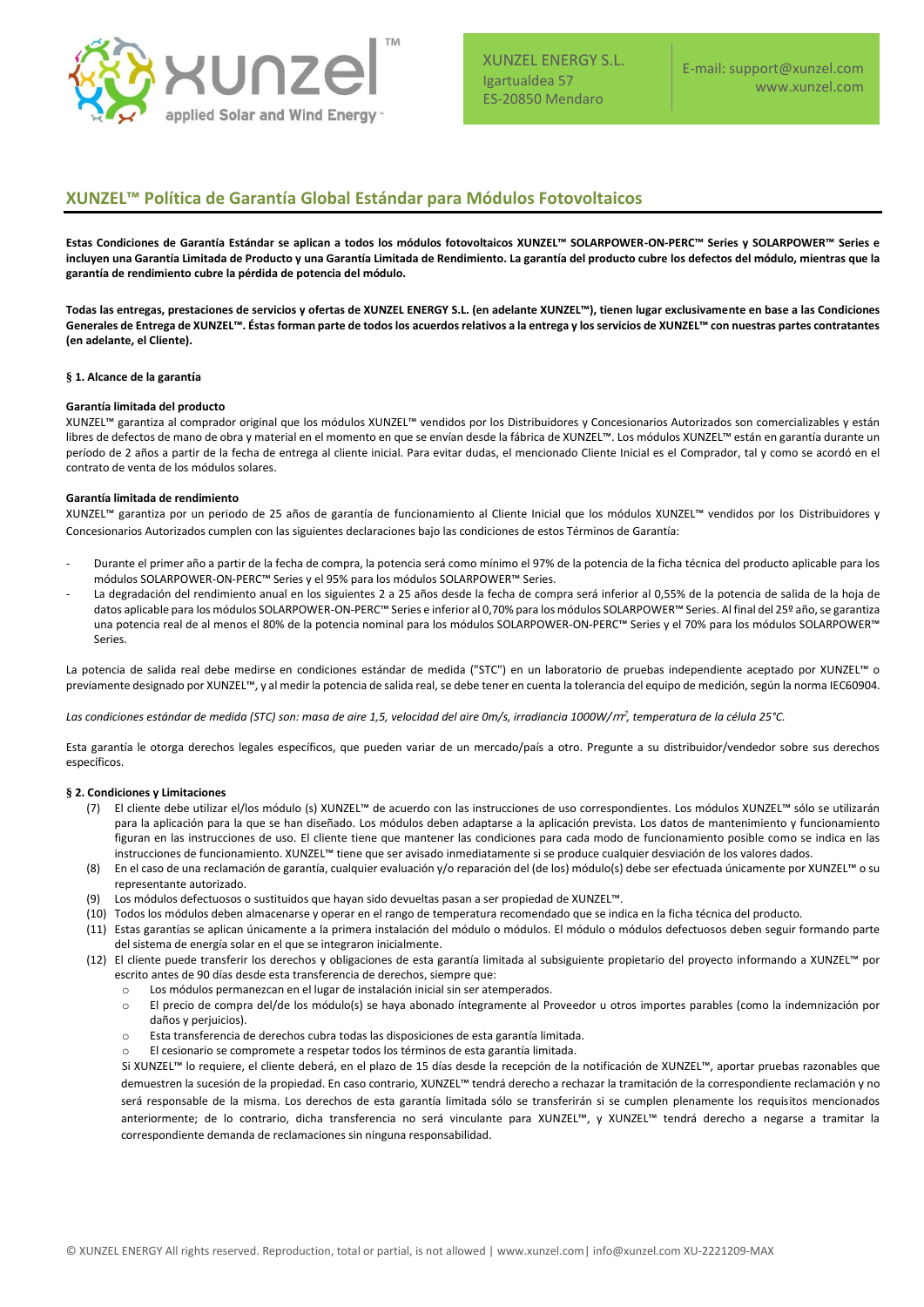

### **§ 3. Exclusiones**

Estas garantías no se aplican ni se extienden a ningún módulo XUNZEL™ que haya sido sometido a las siguientes condiciones:

- (17) Almacenamiento, instalación, mantenimiento, reparación o retirada inadecuados.
- (18) Incendio, siniestro, helada, rayo, inundación, negligencia, vandalismo, accidente, objetos voladores, tensión externa, fuerza mayor o hayan sido objeto de mal uso o daños físicos.
- (19) Códigos de fecha destruidos, alterados o manipulados cuando no se dispone de la prueba de compra.
- (20) Daños de transporte, instalación incorrecta, cableado suelto, cableado de tamaño insuficiente, conexiones incorrectas, conexiones de polaridad inversa, espacio insuficiente para el flujo de aire, materiales oxidados o corroídos.
- (21) Cambios en la apariencia o desgaste normal de los módulos después de la instalación. No existe un defecto en el caso de meras ópticas en las homogeneidades de los módulos que no influyen fundamentalmente en la función técnica de los mismos.
- (22) Condiciones de almacenamiento inadecuadas según el manual de instrucciones (incluidos daños causados por el medio ambiente).
- (23) Daños por equipos eléctricos. Módulo(s) que ha(n) sido sometido(s) a un fallo de alimentación, sobrecarga de energía, etc.
- (24) Módulo(s) que ha(n) sido instalado(s) en equipos móviles como vehículos, barcos, etc. Módulo(s) utilizado(s) en sistemas offshore.
- (25) Módulo(s) que ha(n) sido sometido(s) a una tensión del sistema superior a la tensión máxima nominal del sistema o a una sobretensión.
- (26) Módulo(s) que ha(n) sido instalado(s) cerca de calor extremo o en condiciones ambientales extremas o volátiles, haciendo que el(los) módulo(s) se corroa(n), se oxide(n) o sufra(n) debido a materiales químicos del entorno.
- (27) Uso del producto para aplicaciones distintas a las que fueron diseñadas y destinadas por XUNZEL™.
- (28) Módulo(s) que han sido instalados horizontalmente.
- (29) Utilización de los módulos en desacuerdo con las normas técnicas o de seguridad locales o nacionales de un país distinto de aquel en el que fue diseñado y producido originalmente.
- (30) En caso de que se conecten productos y dispositivos que no se ajusten a la aplicación prevista del producto.
- (31) Módulo(s) que haya(n) sido utilizado(s) de forma que infrinja(n) los derechos de propiedad intelectual de XUNZEL™ o de cualquier otro tercero (incluyendo, pero sin limitarse a, derechos de patente, derechos de marca, etc.).
- (32) Las reclamaciones de garantía no pueden ser aceptadas si no se han cumplido las condiciones del certificado de garantía.

### **§ 4. Regulación de la garantía**

- (8) El período de garantía limitada del producto es de dos años (24 meses) a partir de la entrega al Cliente Inicial. El periodo de garantía limitada de rendimiento es de 25 años a partir de la entrega al Cliente Inicial.
- (9) XUNZEL™ garantiza que el envío en el momento de la entrega estaba libre de defectos que pudieran anular o perjudicar gravemente el valor o la idoneidad del producto para su uso habitual o acordado.
- (10) El producto entregado deberá ser revisado minuciosamente inmediatamente a su llegada por el cliente o por un tercero designado. La entrega se considerará aprobada si XUNZEL™ no ha recibido una notificación de defectos, en un plazo de siete días hábiles, en relación con las mercancías evidentemente defectuosas u otros defectos que se verificaron durante una inspección inmediata y cuidadosa de las mercancías, o en un plazo de siete días hábiles después del momento en que durante el uso normal el defecto debería haber sido descubierto, todos estos defectos tienen que ser notificados a XUNZEL™ en forma escrita. A petición de XUNZEL™, el artículo defectuoso deberá ser devuelto a XUNZEL™ a portes pagados.
- (11) Los gastos de transporte del producto de sustitución enviado desde la fábrica y/o el distribuidor, el concesionario o la ubicación del instalador no están cubiertos por la garantía del fabricante XUNZEL™. Cualquier coste de transporte, aranceles y/o impuestos, instalación/desmontaje, recarga, pruebas del sistema, pérdida de tiempo o uso del equipo, llamadas de servicio o alquileres NO serán cubiertos por XUNZEL™.
- (12) Salvo prueba en contrario, se presume que cualquier falta de conformidad se manifiesta en los 6 meses siguientes a la entrega del producto. Transcurridos los 6 meses, se presume que cualquier defecto se debe al mal uso, por lo que corresponde al cliente aportar la prueba que reclama la aplicación de la garantía.
- (13) La garantía no será aplicable si el cliente o cualquier otro tercero encargado por el cliente, sin el permiso de XUNZEL™, ha modificado la mercancía de tal manera que la rectificación de los defectos se ha vuelto imposible o razonablemente difícil. En todos los casos, los costes añadidos para la reparación de las mercancías modificadas correrán a cargo del cliente. XUNZEL™ no se hace responsable de los daños causados por el desgaste, el uso incorrecto o el uso inadecuado, el almacenamiento o el uso excesivo.
- (14) En casos aislados cuando de acuerdo con el cliente, XUNZEL™ ha acordado la entrega de bienes usados, esto se hace con exclusión de la garantía.

### **§ 5. Procedimiento de reclamación de la garantía**

En cualquier caso, todas y cada una de las reclamaciones de garantía deberán ser presentadas a XUNZEL™ o a sus Distribuidores y Concesionarios Autorizados por escrito o por correo dentro del periodo de garantía correspondiente. El cliente deberá aportar los documentos necesarios para su reclamación. Si el cliente considera que el Módulo Solar no cumple con los requisitos de la Garantía Limitada, deberá notificarlo a XUNZEL™ por escrito o enviar la notificación por correo electrónico a XUNZEL™ dentro de los 30 días siguientes a la identificación del defecto. La notificación debe incluir la siguiente información: (a) el reclamante; (b) una descripción detallada de la reclamación; (c) materiales de apoyo, incluyendo fotos o datos; (d) número de serie del módulo afectado; (e) evidencia para la compra del módulo afectado; (f) modelo del módulo afectado; (g) ubicación del proyecto; (h) otra información complementaria requerida por XUNZEL™.

En el caso de que el Cliente no notifique a XUNZEL™ y proporcione la información pertinente de (a)-(h) como se ha descrito anteriormente dentro del tiempo requerido por XUNZEL™, XUNZEL™ tiene derecho a negarse a procesar la demanda de reclamación correspondiente sin ninguna responsabilidad hasta que el Cliente haya proporcionado la información pertinente según lo requerido por XUNZEL™.

XUNZEL™ revisará y evaluará las supuestas reclamaciones después de recibir la reclamación y la información completa según lo estipulado en el presente documento. Si XUNZEL™ a su sola discreción lo considera necesario, XUNZEL™ puede solicitar que el módulo sea enviado de vuelta a la fábrica de XUNZEL™ para su comprobación, en cuyo caso, XUNZEL™ proporcionará al cliente una Autorización de Devolución de Mercancía ("RMA"). En ausencia de dicha RMA, cualquier módulo devuelto no será aceptado por XUNZEL™. En el caso de que el Cliente devuelva los Módulos Solares sin el acuerdo por escrito de XUNZEL™, los riesgos (incluyendo, pero sin limitarse a los daños y la pérdida de los Módulos Solares) y los gastos relacionados con los Módulos Solares correrán a cargo del Cliente.